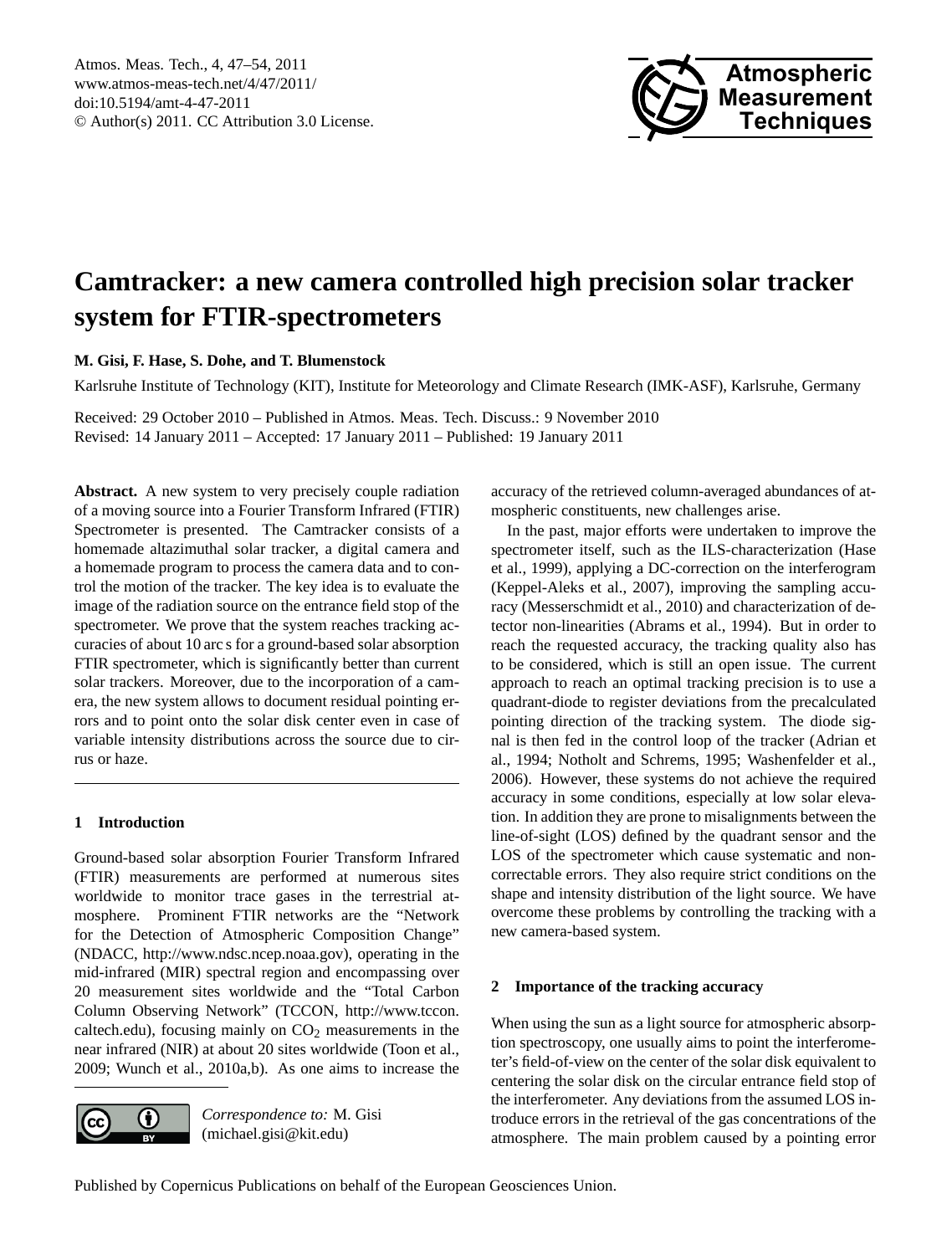

<span id="page-1-0"></span>**Fig. 1.** Sensitivity of the effective air mass as function of solar zenith angle for the observation of a tropospheric gas with constant VMR up to 10 km (bold line), for the observation of a stratospheric gas with constant VMR above 20 km (dashed) and for the often used analytical approximation 1/cos(z) (dotted). (Graph taken from [Hase,](#page-7-8) [2000.](#page-7-8))

is that the actual observed air mass differs from the air mass assumed in the analysis. The error resulting from a line-ofsight (LOS) error depends strongly on the zenith angle of the sun and is shown in Fig. [1.](#page-1-0) With a desired tracking range from 0° to 80° solar zenith angle (SZA), one gets up to 9.6% air mass change per degree SZA change. TCCON currently strives for a total  $CO<sub>2</sub>$  column precision of 0.1% in order to constrain the interhemispheric gradient [\(Olsen and Rander](#page-7-9)[son,](#page-7-9) [2004\)](#page-7-9). To achieve this overall precision, an error in the total gas column due to the tracking of smaller than 0.05% is desirable. If one wants to maintain this for a tropospheric gas up to a solar zenith angle of 80◦ , a tracking accuracy of about 19 arc s is required.

Although it is possible to reduce the tracker impact in the NIR by ratioing the  $CO<sub>2</sub>$  retrieved slant column to the  $O<sub>2</sub>$  retrieved slant column from the same spectrum, an excellent tracking knowledge is nevertheless highly desirable, because this allows to recognize other problems by monitoring the observed  $O_2$  column. Moreover, in the MIR spectral region, no reference of similar precision is available, so the calibration using  $O_2$  is not feasible in case of NDACC measurements.

## <span id="page-1-1"></span>**3 Tracking accuracy with current quadrant-diode setups**

An additional effect of mispointing of the solar tracker is to generate a Doppler shift of the solar lines with respect to the telluric spectral features due to the solar rotation. The synodic rotation period of the sun is about 26.75 days, which corresponds to an observed equatorial solar velocity of about 1890 m s−<sup>1</sup> [\(Lang,](#page-7-10) [1991\)](#page-7-10). A mispointing along the solar equator of 1 arc min translates into a Doppler scaling  $\Delta v/v$ 

of  $3.9 \times 10^{-7}$ . If this effect is considered in the analysis by fitting a separate shift for the solar background lines, the effects on the trace gas analysis are minor, but it gives a useful method to estimate the pointing quality at hand. Note, however, that the mispointing cannot be retrieved from the observed Doppler shifts, because there is no sensitivity along the direction parallel to the solar rotation axis. For this reathe direction parallel to the solar rotation axis. For this reason, we apply in the following an additional factor of  $\sqrt{2}$ when we estimate the total pointing error (we assume that the pointing uncertainty is of the same size for any direction on the solar disk).

For the analysis we used the software PROFFIT Ver. 9.6 which was developed at IMK [\(Hase et al.,](#page-7-11) [2004\)](#page-7-11). A model of the solar absorption lines is included in this code [\(Hase et al.,](#page-7-12) [2006\)](#page-7-12) and [\(Hase et al.,](#page-7-13) [2010\)](#page-7-13). The solar line list for the NIRregion was provided by G. Toon, JPL (G. Toon, personal communication, 2004). To estimate current tracking accuracies with a quadrant diode setup, we evaluated the spectra measured at our FTIR sites Kiruna (67.84◦ N, 20.41◦ E) and Izaña (28.30° N, 16.48° W).

The solar trackers at the two sites are not fully identical. In Kiruna, the solar light that is analyzed by the quadrant diode is decoupled from the converging beam a few cm in front of the entrance aperture by a tiny plane mirror, so only a small subsection of the full beam diameter is used. In Izaña, a plane semitransparent mirror is inserted between the spectrometer's focusing parabolic mirror and the entrance aperture, which covers the full beam diameter and reflects the IR radiation towards the spectrometer while a fraction of the VIS radiation is transmitted towards the quadrant sensor. We believe that the Kiruna setup is representative for most FTIR solar trackers in operation, whereas the Izaña setup might be the optimum which can be achieved with the quadrant diode approach, because the same beam is used by the quadrant sensor as by the spectrometer. This solution is insensitive against optical aberrations of the off-axis paraboloid and has to our knowledge not been realized at other FTIR sites so far.

The deduced pointing accuracy for Kiruna is shown in The deduced pointing accuracy for Kiruna is shown in Fig. [2,](#page-2-0) indicating a tracking accuracy of  $\sqrt{2} \times \pm 69$  arc s  $\approx \pm 98$  arc s. Note that any realignment of the quadrant sensor tends to affect the quality of the tracking, this is probably the reason for the reduced scatter since Febuary 2006. At the FTIR site Izaña, we installed the setup with the semitransparent mirror in February 2005 and observed an accuracy of 93 arc s. After small realignments of the quadrant diode in May 2007 we reached 34 arc s.

Even the final accuracies reported above are not sufficient for the desired gas retrieval precision of 0.1%, as these values correspond to an air mass change of about 0.3% (Kiruna), respectivey 0.09% (Izaña) at a solar zenith angle of 80°.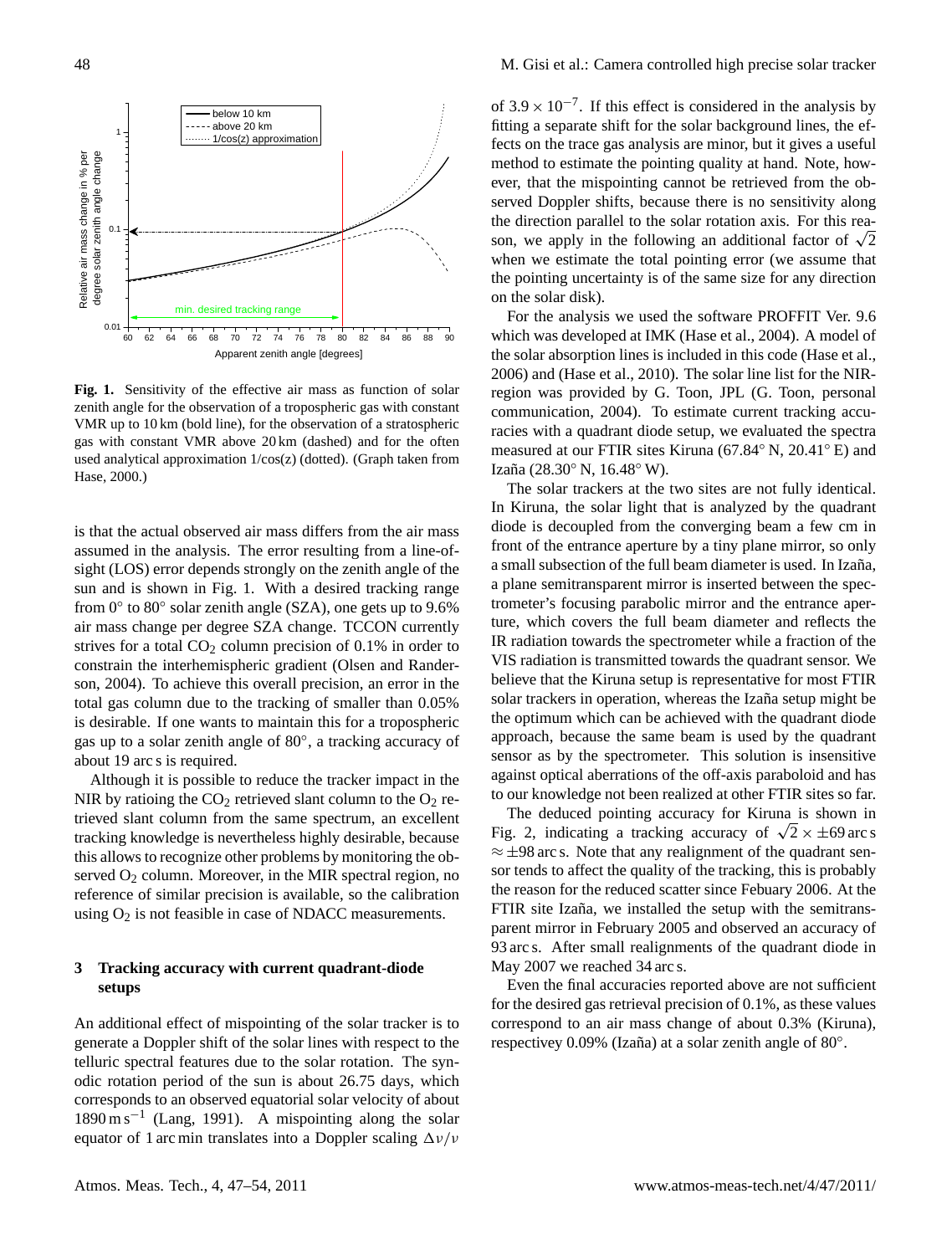

<span id="page-2-0"></span>**Fig. 2.** Tracking angle offset determined by solar shifts for the measurement site in Kiruna as a typical NDACC station. For both directions, a tracking accuracy of  $\pm 98$  arc s (1 $\sigma$ ) can be estimated for the time after February 2006. The evaluated spectral window ranged from 2703.2 to 2705.3 wavenumbers.

#### **4 Camtracker setup**

The demonstration setup is located at our measurement site near Karlsruhe, Germany (49.10◦ N, 8.44◦ E). We use a 20 ft container to house our IFS 125HR FTIR-spectrometer from Bruker Optics GmbH, with a maximal optical path difference (OPD)<sub>max</sub> of 257 cm. This is equipped with a  $CaF<sub>2</sub>$ beamsplitter, an InSb and an InGaAs-detector. The tracker is mounted on top of the container, and has, except for the motor-types, the same technical setup as our trackers in Izaña and Kiruna, which have been operational since 1999 and 1998, respectively. The mechanical setup of the altazimuthal tracker is shown in Fig. [3.](#page-2-1) The sunlight is reflected into the container by two plane ellipse-shaped mirrors, having 12 cm as the projected diameter. The first mirror is built on a Newport RV80PP rotation stage, so that different elevation angles can be accessed. The whole setup with both mirrors is mounted on a Newport RV160PP rotation stage, so that desired azimuthal directions can be reached. This motor is able to move a considerable weight and is also carrying the "letterbox" shaped cover of the tracker so that the opening is always orientated into the observing direction. This cover can be opened, closed and sealed with pressurized air and was developed by the IMK in cooperation with Impres GmbH [\(http://www.impres.de\)](http://www.impres.de). The RV160PP offers a hollow axle diameter of 11 cm, through which the light falls vertically downwards into the container. The two motors are connected to a Newport XPS-Controller unit inside the container.

The optical setup inside the container is shown in Fig. [4.](#page-3-0) The optical path from the second tracking mirror to the input window of the spectrometer spans about 2.5 m. The radiation is focused onto the input field stop of the spectrometer by an off-axis parabolic mirror. The field stop is an impor-



<span id="page-2-1"></span>**Fig. 3.** Schematic drawing of the tracker used. (Picture taken from [Huster,](#page-7-14) [1998.](#page-7-14))

tant component of a high-resolution FTIR spectrometer as it defines the interferometer's field of view and so affects e.g. the instrumental line shape [\(Davis et al.,](#page-7-15) [2001\)](#page-7-15). It is realized by a flat metal wheel with round holes of different diameters, which can be rotated to select a desired field stop diameter. It is tilted a few degrees with respect to the light passing it to prevent reflections inside the spectrometer. The input field stop diameters used are smaller than the size of the picture of the solar disk on the field stop wheel of about 3.8 mm, resulting from the focal length of the parabolic mirror (418 mm). After passing the field stop, the light is parallelized by a collimator and then enters the interferometer and finally is focused onto the detectors.

To monitor and control the pointing of our tracker, we use a standard CMOS USB-camera (VRmagic VRM C-9+PRO BW with  $1280 \times 1024$  pixels) as an optical feedback, which records the radiation scattered back diffusely from the illuminated side of the field stop wheel. The distance between this camera and the field stop wheel is 25 cm and it is positioned in a way, that it does not affect the wanted signal used by the spectrometer. The camera is equipped with a standard objective and appropriate optical filters to adjust for the illumination level. Due to the wavelength-dependent refractivity of air, it is in case of NIR and MIR spectroscopic observations advantageous to equip the camera with an infrared longpass filter which transmits radiation beyond 750 nm. In connection with the spectral sensitivity of current CCD and CMOS-cameras this choice defines a bandpass of about 100 nm width. (For further details on atmospheric dispersion see Sect. [7.](#page-4-0)) The solar disk has a diameter of about 240 pixels on the recorded pictures, the field stop diameters cover a range from about 30 to 160 pixels. This results in an angular size of about 8 arc s per pixel. The pictures are evaluated on a standard PC in real-time by our newly developed program using appropriate image processing algorithms, to determine the actual tracking accuracy and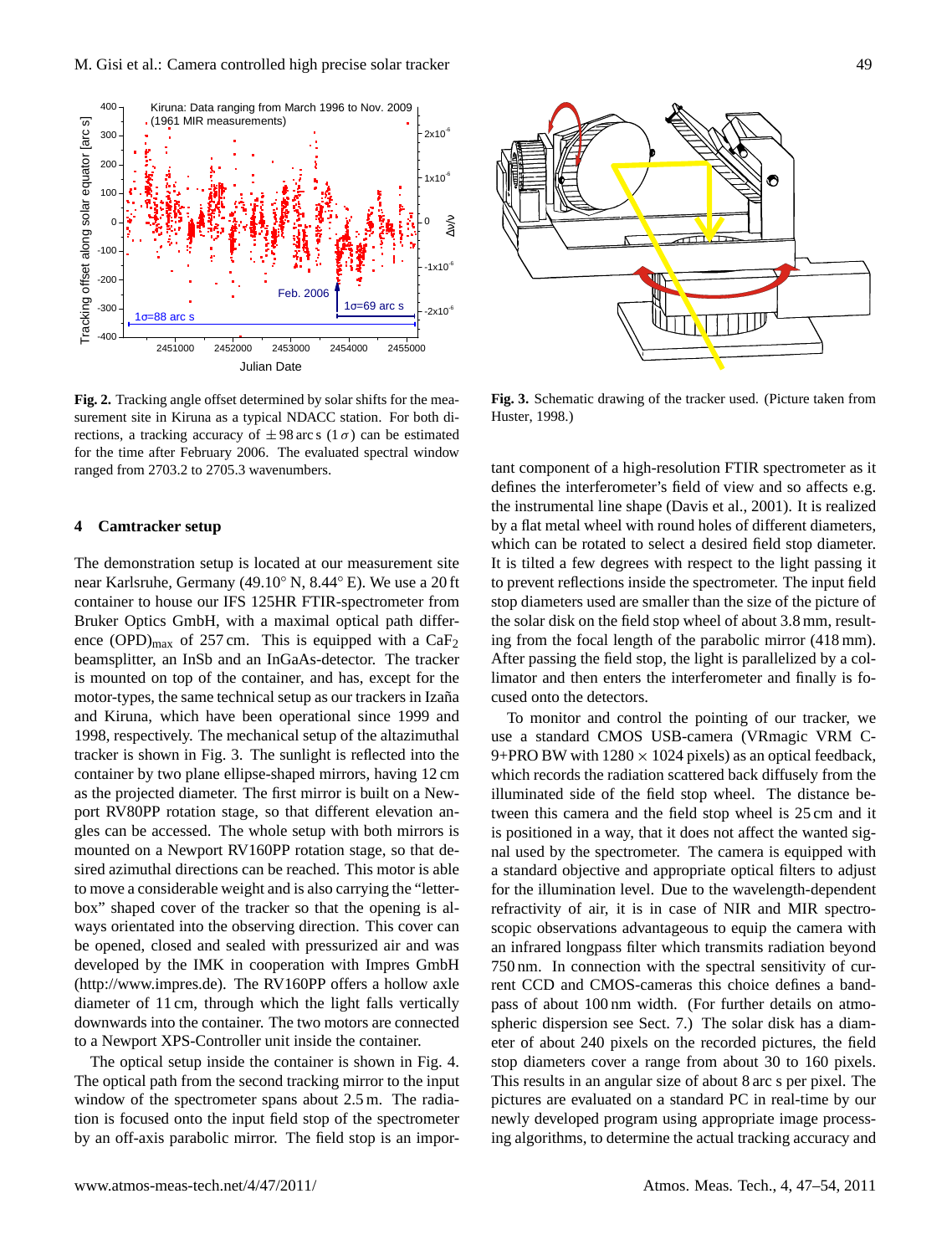

<span id="page-3-0"></span>**Fig. 4.** Schematic drawing of the top-view of the camera set-up and the light path in front of and inside the spectrometer. The light falls from the tracker on the roof, perpendicular to the plane of the drawing onto the first mirror. The arrows indicate radiation scattered off by the aperture wheel, part of which is observed by the camera.

to calculate required corrections to the astronomical tracking mirror angles. The program then sends the trackingcommands to the motor-controller (Newport XPS) via an IPconnection.

### **5 Principle of operation**

The operation principle of our tracker in Karlsruhe is based on a combination of astronomical algorithms to provide the coarse mirror angles with a superposition of small corrections to these angles derived from the optical feedback provided by the camera. The recorded pictures are evaluated by our software "CamTrack" in real-time, in order to determine both the central position of the field stop opening and the solar disk. Then the necessary mirror angle corrections to "move" the solar disk on the field stop wheel to the desired position relative to the input field stop opening are calculated and sent to the tracking system. These steps are continuously performed about three times per second. If no usable positions for the solar disk and the field stop opening can be determined, for example due to clouds, the system continues tracking on the basis of the astronomical coordinates together with previously saved offset values for similar tracking angles.

The main steps in determining the central positions from the camera pictures are the following:



<span id="page-3-1"></span>**Fig. 5.** Two pictures of the camera. The ellipses, which have been retrieved by the image processing algorithms are painted in blue on top of the original image. The solar disk and the field stop opening have diameters of 244 and 52 pixels respectively. The field stop diameter used was 0.8 mm. The right picture shows a correct positioning of the solar disk relative to the field stop opening despite strong intensity variations resulting from clouds, which would be impossible using a quadrant diode.

- 1. Finding an appropriate threshold value to separate the bright area illuminated by the sun from the dark, nonilluminated rest of the field stop wheel, and the dark opening of the field stop.
- 2. Creating a binary (black/white) picture by applying the threshold, and finding the contours along the obtained areas (solar disk and field stop).
- 3. Fitting ellipses along the contours (in a least squares sense).
- 4. Performing consistency checks, if the obtained ellipses can be the contours of the solar disk and the field stop opening in terms of criteria like radius, position and eccentricity.
- 5. If the previous step was successful, taking the centers of the ellipses as centers of the solar disk and the round field stop opening.

Figure [5](#page-3-1) shows image sections of two typical pictures of the camera. In cases where the field stop opening is not inside the solar disk, it is, in general, not visible. Then the solar disk is moved along a search pattern over the field stop wheel until the opening is found.

In order to calculate the corrections to the tracker mirror angles, one needs information on how the mirrors have to move, to realign the solar disk on the field stop. However, this correlation is not constant, but depends on the solar position on the sky. One way to get it, is to model the whole mirror system including the camera, which, however, is a quite complex task. A simple approach is to sequentially move the mirror angles a few small defined steps, and to register the resulting shift (direction and distance) of the solar disk in terms of camera pixels. This procedure cannot be performed during a FTIR measurement. Therefore we use a combination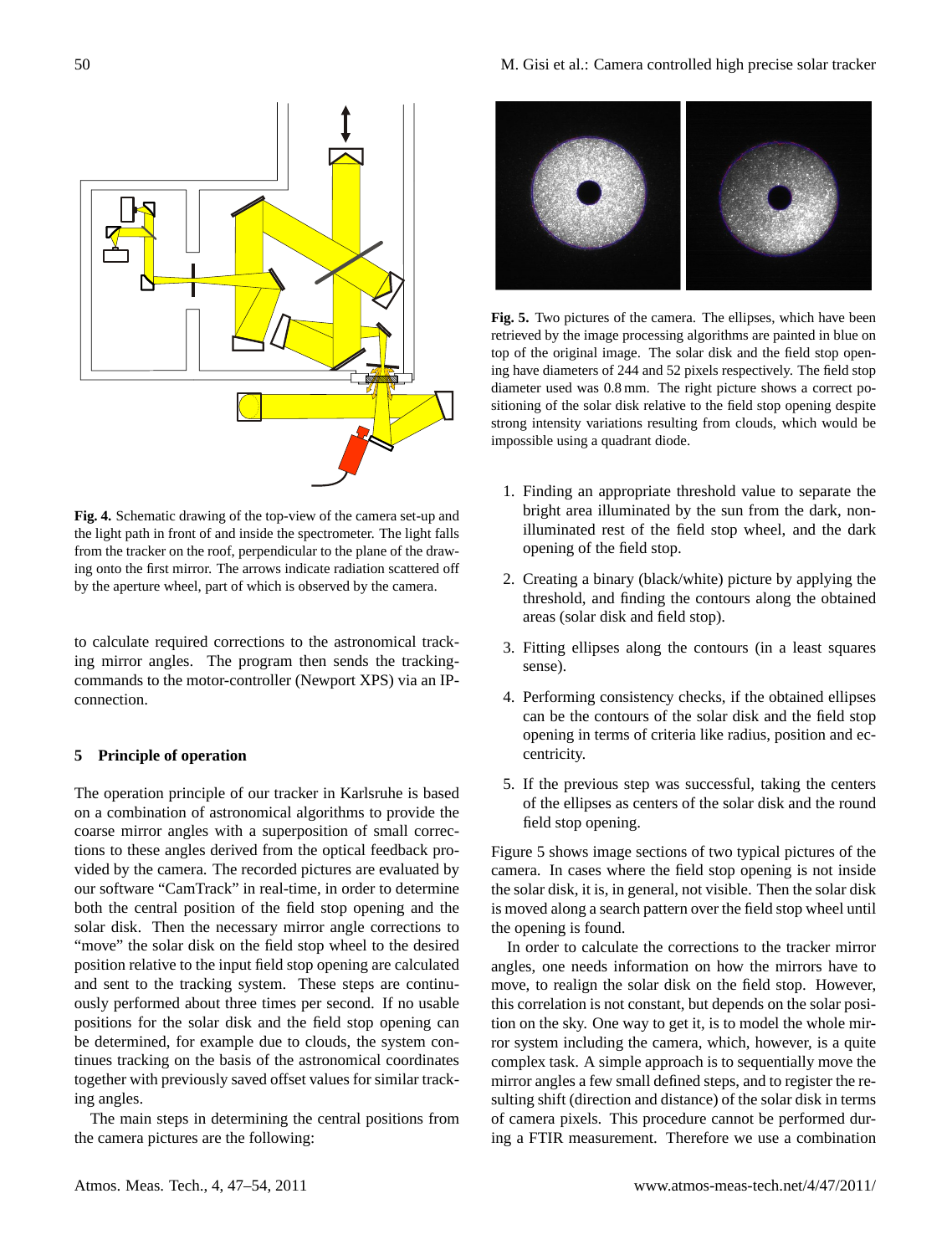of the two procedures, which includes a simplified simulation of our two tracking mirrors only, and an experimentally determined correlation, at the beginning of the tracking, to initialize the simulation. This has the advantage that the effects of all the optical elements after the first two tracking mirrors are determined experimentally. For example, if the camera position or orientation changes or some additional mirrors are used, the only thing to do is to reperform the initialization sequence to adapt the simulation.

After this initialization procedure, the mirrors of the Camtracker setup are moved according to the calculated apparent motion of the solar disk. At a repeating rate of about 0.5 s, images are recorded by the camera and the current position offset is determined using the algorithm described above. This correction is superimposed to the result of the astronomical calculation in the next commanding loop of the mirrors.

#### **6 Advantages of the camera setup**

The main reasons to choose the camera set-up instead of a quadrant-diode, which is the current solution applied in the NDACC and the TCCON, is that it results in a very exact tracking, it is easy to setup and very robust:

- **–** Using the camera-information, one can determine both the position of the center of the solar disk on the field stop wheel and the opening of the stop at the same time. Since the input stop itself defines the measurement direction of the spectrometer one has direct information about the pointing and its errors. In other words, the camera-based optical feedback system is self-calibrating. Systematic shifts which can easily occur with a quadrant-diode setup are avoided. Displacements of the camera into any direction do not matter as long as the camera records a sufficiently focused picture of the solar disk and the field stop opening. This, as the only prerequisite, makes the system very easy to set-up and robust. Combined with an excellent spatial resolution of current cameras, this leads to a very precise tracking of the sun, as shown in Sect. [7.](#page-4-0)
- **–** A very important advantage over a quadrant-diodesetup is the ability to precisely track light sources which have a variable intensity over their surface. For the sun, this can be caused by a rather thin cloud layer or mist which dims a part of the sun, as often happens at low solar angles. As long as one still can determine the rim of the solar disk, it is possible to determine the center of the disk and to maintain the precise line-of-sight (LOS) steering. An example can be seen in Fig. [5.](#page-3-1) A quadrantdiode, however, detects the center of intensity instead, which then is centered onto the input field stop.
- **–** Resulting from the fact that the rim of the light source can be used instead of the center of intensity, the system

provides the ability to track non-round light sources, such as the partially illuminated moon.

- **–** By storing the pictures, even in the occurrence of tracking problems, one can determine the actual pointing directions later on and use them when evaluating the FTIR spectra. The stored pictures also offer a way to reveal the causes of unexpected intensity variations during subsequent inspections of the interferograms (e.g. moving objects such as clouds, birds, airplanes or transit of sun across fixed obstacles, e.g. contours of antennas, buildings, trees).
- **–** The camera control loop is very easy to set up since no other optical elements except for the camera are needed. Its only prerequisite is the existence of an field stop which scatters some radiation back, so it is widely applicable.

#### <span id="page-4-0"></span>**7 Tracking accuracies and results**

A first approach to determine the tracking accuracy of the Camtracker is to look at the distance between the centers of the two ellipses, which correspond to the solar disk and the field stop opening. This may not exactly be the actual accuracy of the pointing, since there may be deviations between the ellipse and the actual rim of the solar disk and residual errors resulting from small perspective distortions. Still we expect a useful quantification of the pointing error due to the motor resolution and mechanical backlash. Knowing the recorded solar disk diameter in camera pixels and its angular size on the sky of about 32 arc min, one can transform the ellipse-center distances in pixels to tracking-angle deviations in degrees. Figure [6](#page-5-0) shows a plot of these deviations over a time period of more than 8h, from which a tracking accuracy of 3.7 arc s and a very small systematic error of about 0.3 arc s can be derived.

We also evaluated the solar Doppler line shifts for the spectra measured in Karlsruhe with the new camera setup in the NIR spectral domain, as described in Sect. [3.](#page-1-1) An example is shown in Fig. [7.](#page-5-1) To illustrate the sensitivity of the solar lineshift approach, we added a simulation for a 5 arc min tracking offset in the figure.

The solar shifts which were determined by this kind of analysis, are shown in Figs. [8](#page-6-2) and [9.](#page-6-3) Assuming the tracking offsets to be of equal size along the direction perpendicular to the solar equator, the estimated tracking accuracy has a precision of about  $\pm 11$  arc s (1 $\sigma$ ). The precision of the Doppler analysis has been crosschecked using a second microwindow (from 6248.3 to 6249.9 wavenumbers) and is about 2.5 arc s. An additional source of uncertainty in the analysis is the Doppler shift of the terrestrial reference lines due to wind, typically below 5 arc s (assuming wind speeds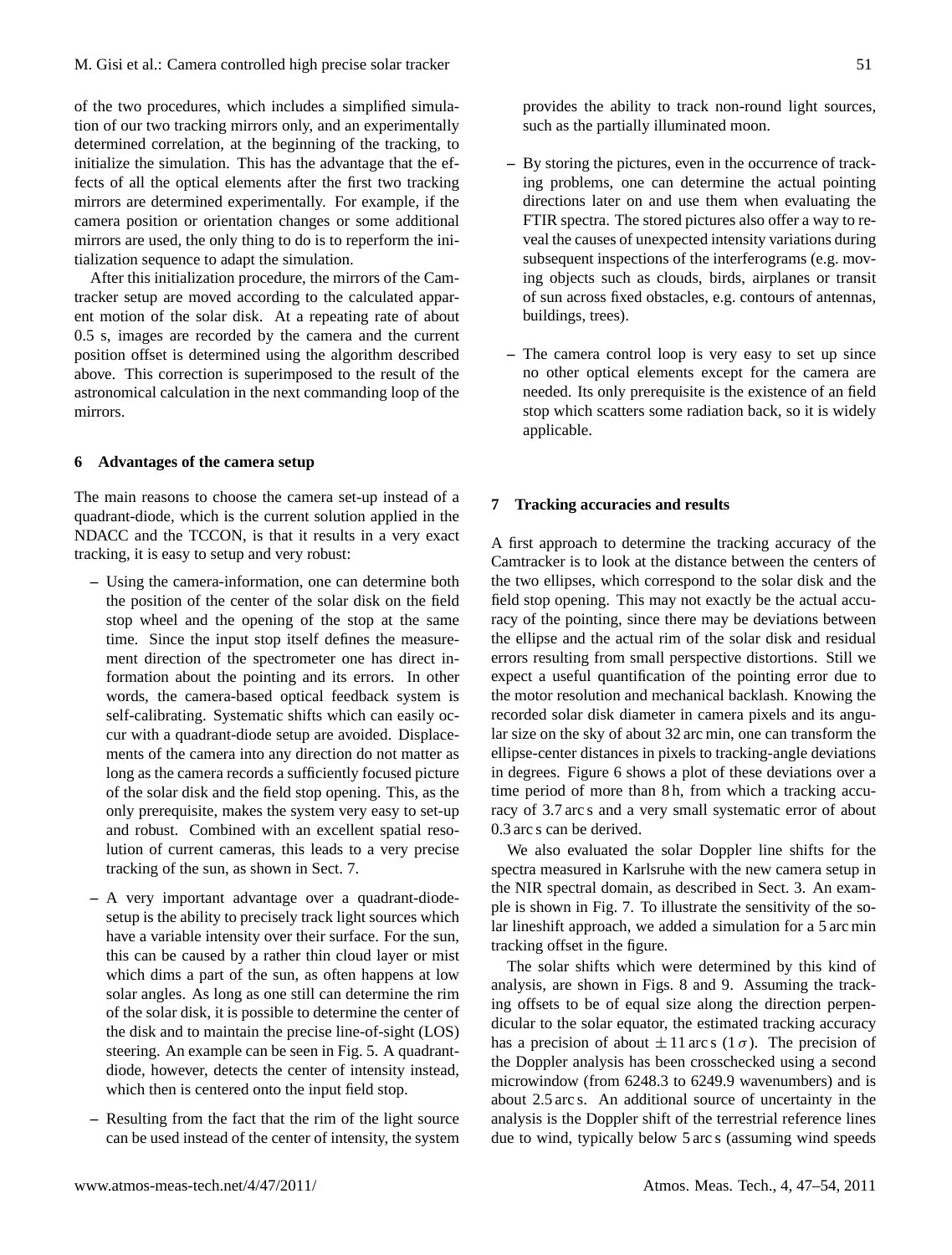

<span id="page-5-0"></span>**Fig. 6.** Distance between the centers of the 2 fitted ellipses corresponding to the solar disk and the field stop opening as a 2- D plot (lower graph) and the associated histogram along the xdirection (upper graph). The units are given in tracking angle deviations. The data has a 2-D  $1\sigma$  interval of less than 4 arc s and was recorded on 22 September 2010, 10:29–16:43 UTC and 23 September 2010, 07:54–12:36 UTC, in two second intervals with a new version of "CamTrack". The previous version, used before 22 September 2010, had 2-D 1  $\sigma$  interval of 6.5 arc s.

below  $10 \text{ m s}^{-1}$ ). The outstanding tracker precision is significantly better than the projected 19 arc s and therefore sufficient to measure gas column concentrations with a precision below 0.1% for solar zenith angles smaller than  $80^\circ$ .

Before 22 September 2010, an older version of the "Cam-Track" software was operating, showing an ellipse deviation of 6.5 arc s (compare Fig. [6\)](#page-5-0). Therefore we expect the tracking accuracy to be even better than 11 arc s for current and future measurements. In the time series presented, the position and orientation of the camera changed frequently, due to modifications of our components in front of the FTIRspectrometer. This shows the robust mode of operation of the system and its independence from the position of the camera.

An overview of estimated contributions to the tracker pointing error budget is given in Table [1](#page-5-2) for our current setup. To estimate the accuracy of the offset between the field stop



<span id="page-5-1"></span>**Fig. 7.** Spectral microwindow to determine the solar shift for the spectra recorded in Karlsruhe. The black points correspond to the actual measurement, the red continuous lines to the fit and the residual. The dashed lines correspond to a simulation and for a pointing offset of 5 arc min along the solar equator.

**Table 1.** CamTracker pointing error contributions in arc s.

<span id="page-5-2"></span>

| Image reconstruction <sup>1</sup>   | $\mathcal{D}$             |
|-------------------------------------|---------------------------|
| Atmospheric dispersion <sup>2</sup> | up to 3 at $80^\circ$ SZA |
| Motor increment                     | 2.6                       |
| Finite control loop duration        | $\lt 2$                   |
| Perspective distortion <sup>3</sup> | 2.4                       |

 $<sup>1</sup>$  Finite pixel size, sensor noise + image granularity.</sup>

<sup>2</sup> Can be removed by proper analysis procedure (see text).

<sup>3</sup> Will be further reduced in future software upgrade.

and the solar disc, we take into account three error sources. First, the theoretical accuracy to determine the center of an ideal circle  $\sigma = \frac{0.42}{\sqrt{d}}$  [\(Haralick and Shapiro,](#page-7-16) [1993\)](#page-7-16), where d is the diameter of an observed circular contour in units of pixels, assuming negligible obliquities of the ellipses. Two other sources limiting the accuracy are the noise generated by the image sensor and the granularity of the solar image. This granularity is due to the scattering properties of the matt finished aperture wheel surface (see Fig. [5\)](#page-3-1). Other error contributions listed in the table are the atmospheric dispersion (discussed in Sect. [8\)](#page-6-4), the finite angular resolution of the rotary stages, the finite duration of the control loop, and the perspective distortion which results from the fact that the camera records the aperture wheel with an angle of about 14◦ . This effect can be taken into account in the image analysis, but is not yet included in our software.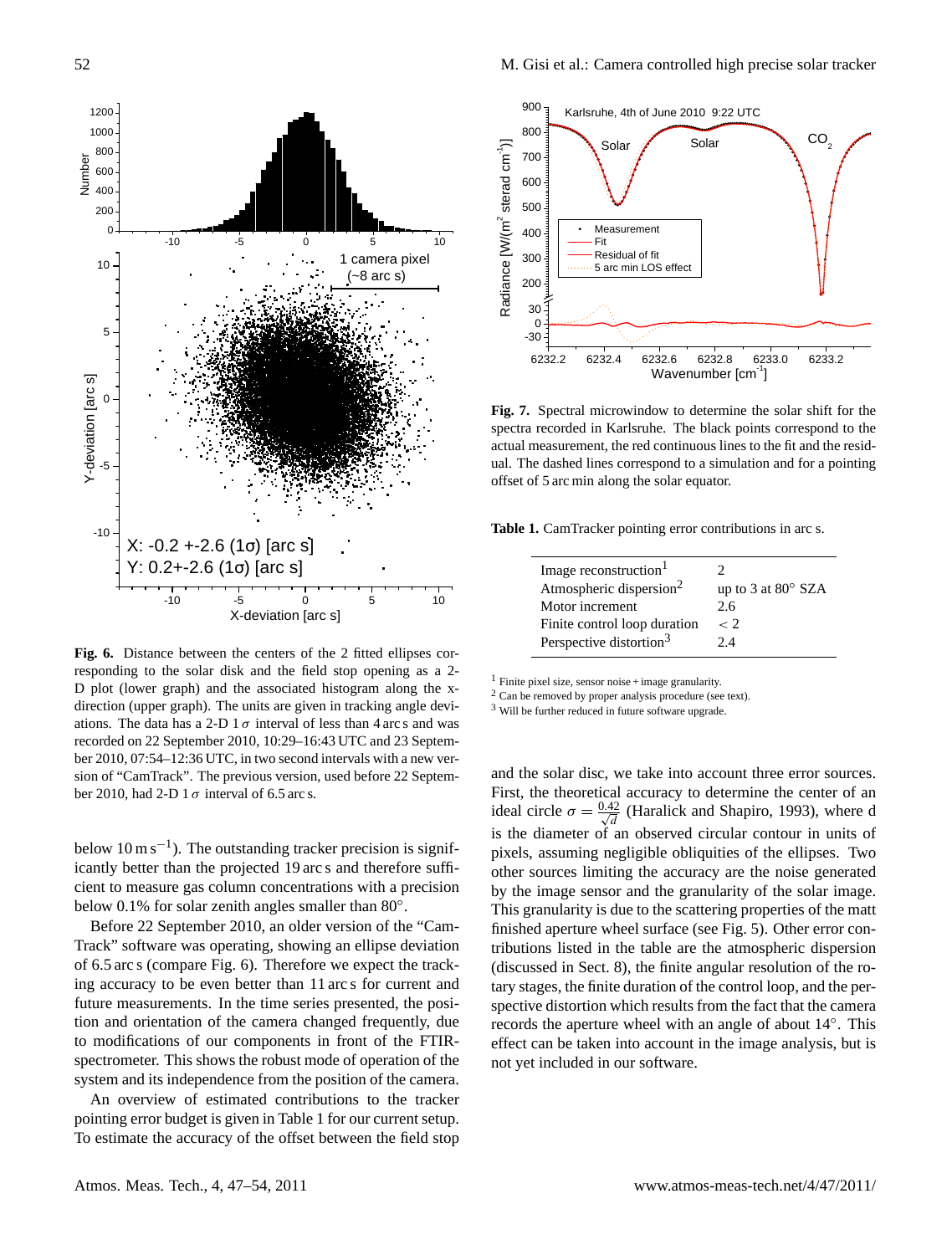

<span id="page-6-2"></span>**Fig. 8.** Tracking angle offset along the solar equator determined by solar line shifts for 56 measurement days of observation at the Karlsruhe site. For both directions (2-D) a tracking accuracy of smaller srune site. For both directions (2-D) a tracking accuracy or smaller<br>than  $\sqrt{2} \times \pm 7.9 = \pm 11.2$  arc s (1  $\sigma$ ) can be estimated. The evaluated spectral window ranged from 6232.2 to 6233.36 wavenumbers (see Fig. [7\)](#page-5-1).

#### <span id="page-6-4"></span>**8 Implications for data analysis**

In order to take full advantage of the unprecedented precision which is achievable with the new Camtracker, we give a short discussion on implications for the data analysis in this section.

Firstly, it should be taken into account that the NIR/MIR ray path relevant for the quantitative analysis of the spectrum is not identical with the VIS/NIR ray path defined by the camera. Due to atmospheric refraction, the ray path is bent, its curvature being a function of pressure,  $H_2O$  volume mix-ing ratio (VMR) and wavelength (Hase and Höpfner, [1999;](#page-7-17) [Peck and Reeder,](#page-7-18) [1972;](#page-7-18) [Jones,](#page-7-19) [1981;](#page-7-19) [Matsumoto,](#page-7-20) [1982;](#page-7-20) [Cid](#page-6-5)[dor,](#page-6-5) [1996\)](#page-6-5). The latter is the origin of atmospheric dispersion. In consequence the NIR/MIR solar disc image is slightly shifted versus the VIS/NIR solar disk images which is centered on the field stop by the camera control loop. Therefore, in the quantitative analysis of the spectrum, the raytracing should reproduce the apparent VIS/NIR apparent solar elevation angle at the observer, but use the refractive index appropriate for the IR bandpass of the spectrometer when tracing the raypath from the ground through the model atmosphere. Quantitatively, at 80◦ SZA, the total deviation of the beam due to refraction is in the order of 300 arc s, a 750 nm ray being deviated by an additional 3 arc s compared to a  $2 \mu m$ ray.

The second aspect is the temporal extent of the FTIR measurement. Depending on the spectral resolution applied, the recording of an interferogram requires up to several minutes. Current analysis schemes for ground-based FTIR-spectra assume a single pencil-beam LOS, whereas the measurement covers a finite range of elevation angles. A detailed discus-



<span id="page-6-3"></span>**Fig. 9.** Enlarged part of Fig. [8](#page-6-2) for one sample measuremet day (21 September 2010).

sion of this problem is beyond the scope of this technical paper, which deals with the Camtracker setup and precision verification. The optimum choice of an effective solar elevation angle and the allowable measurement duration as function of latitude and solar elevation will be addressed in a subsequent paper dealing with the impact of the variable solar elevation from the viewpoint of the analysis.

## **9 Conclusions**

The presented camera set-up in combination with the realtime image evaluation and tracking software "CamTrack" was shown to result in an outstanding tracking accuracy of better than 11 arc s. This quality level was maintained over a period of 5 months, despite frequent changes of the camera position, showing the robustness of the operation principle. The system is easy to setup and applicable in many situations, where there is the need to position the radiation of a light source on the field stop of a spectrometer.

*Acknowledgements.* We would like to thank the NASA Goddard Space Flight Center for providing NCEP daily temperature and pressure profiles (via the automailer system) which were used for the Doppler analysis and for the calculation of the solar refraction.

Edited by: J. Notholt

#### **References**

- <span id="page-6-0"></span>Abrams, M. C., Toon, G. C., and Schindler, R. A.: Practical example of the correction of Fourier-transform spectra for detector nonlinearity, Appl. Optics, 33(27), 6307–6314, doi:10.1364/AO.33.006307, 1994.
- <span id="page-6-1"></span>Adrian, G. P., Baumann, M., Blumenstock, T., Fischer, H., Friedle, A., Gerhardt, L., Maucher, G., Oelhaf, H., Scheuerpflug, W., Thomas, P., Trieschmann, O., and Wegner, A.: First results of ground-based FTIR measurements of atmospheric trace gases in North Sweden and Greenland during EASOE, Geophys. Res. Lett., 21, 1343–1346, 1994.
- <span id="page-6-5"></span>Ciddor, P. E.: Refractive index of air: new equations for the visible and near infrared, Appl. Optics, 35, 1566–1573, 1996.